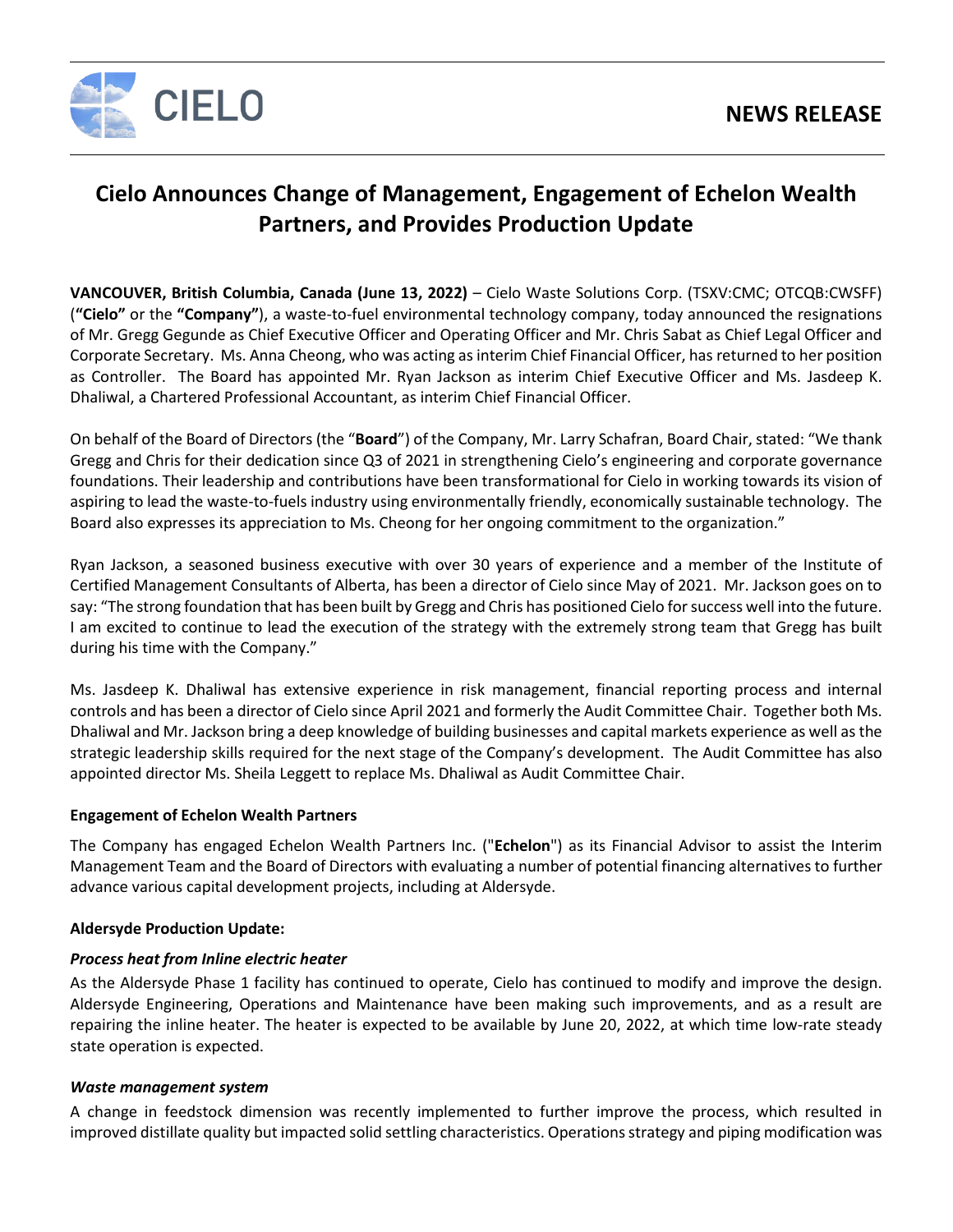required to manage the waste stream due to changed solids settling characteristics. Interim operations have been positive, resulting in improved used motor oil recovery from reactor bottoms and reduced waste production.

#### *Forecasted production*

Aligned with the previous news releases dated May 12, 2022 and April 18, 2022, the primary focus of Aldersyde is to improve reliability, distillate quality, and better understand constraints so that learnings can be applied to the research facility design and future full-scale facilities. Moving forward, Management will no longer focus on or provide guidance on feed production numbers as the current Aldersyde facility is uneconomical and these numbers are not required to achieve the previously mentioned objectives.

Cielo's plan is to achieve steady state production over a 10-day period followed by a planned outage to inspect equipment. Following each steady state production cycle, operations and engineering will evaluate the run, and apply learnings for future trial runs with modified process parameters.

#### **Introductory Conference Call**

Cielo will host an introductory conference call followed by a question-and-answer session on Monday, June 13, 2022 at 7:00 AM Mountain Time (9:00 AM Eastern Time) with Interim CEO Ryan Jackson and Interim CFO Jasdeep Dhaliwal.

#### **Conference Call Details**

The call can be accessed over the phone by dialing North America Toll Free at 1-888-664-6392 (call ID#72346799). A replay will be available shortly after the call and can be accessed by dialing North America Toll Free at 1-888-390-0541. The passcode for the replay is 346799#. The replay will be available until June 20, 2022.

For further information please contact:

**Cielo Investor Relations** Email: investors@cielows.com

#### **Rose & Company**

610 Fifth Avenue, Suite 308 New York, NY 10020 Telephone: (212) 517-0810 Email[: cielo@roseandco.com](mailto:cielo@roseandco.com)

#### **RB Milestone Group LLC (USA):**

Trevor Brucato, Managing Director Email[: cielo@rbmilestone.com](mailto:cielo@rbmilestone.com) New York, NY & Stamford, CT

### **ABOUT CIELO**

Cielo Waste Solutions Corp. was incorporated under the *Business Corporations Act* (British Columbia) on February 2, 2011. Cielo is a publicly traded company with its shares listed to trade on the TSX Venture Exchange ("**TSXV**") under the symbol "CMC," on the Frankfurt Exchange ("**DAX**") under the symbol "C36", as well as on the OTC Venture Market ("**OTCQB**"), under the symbol "CWSFF." The Company's strategic intent is to become one of the leading waste-to-fuel environmental technology companies using its environmentally friendly, economically sustainable technology. Cielo has a patented process that can convert waste feedstocks, including plastics, rubber, organic material, and wood derivative waste to fuel. Cielo's business model is to source waste feedstocks from industrial producers and other